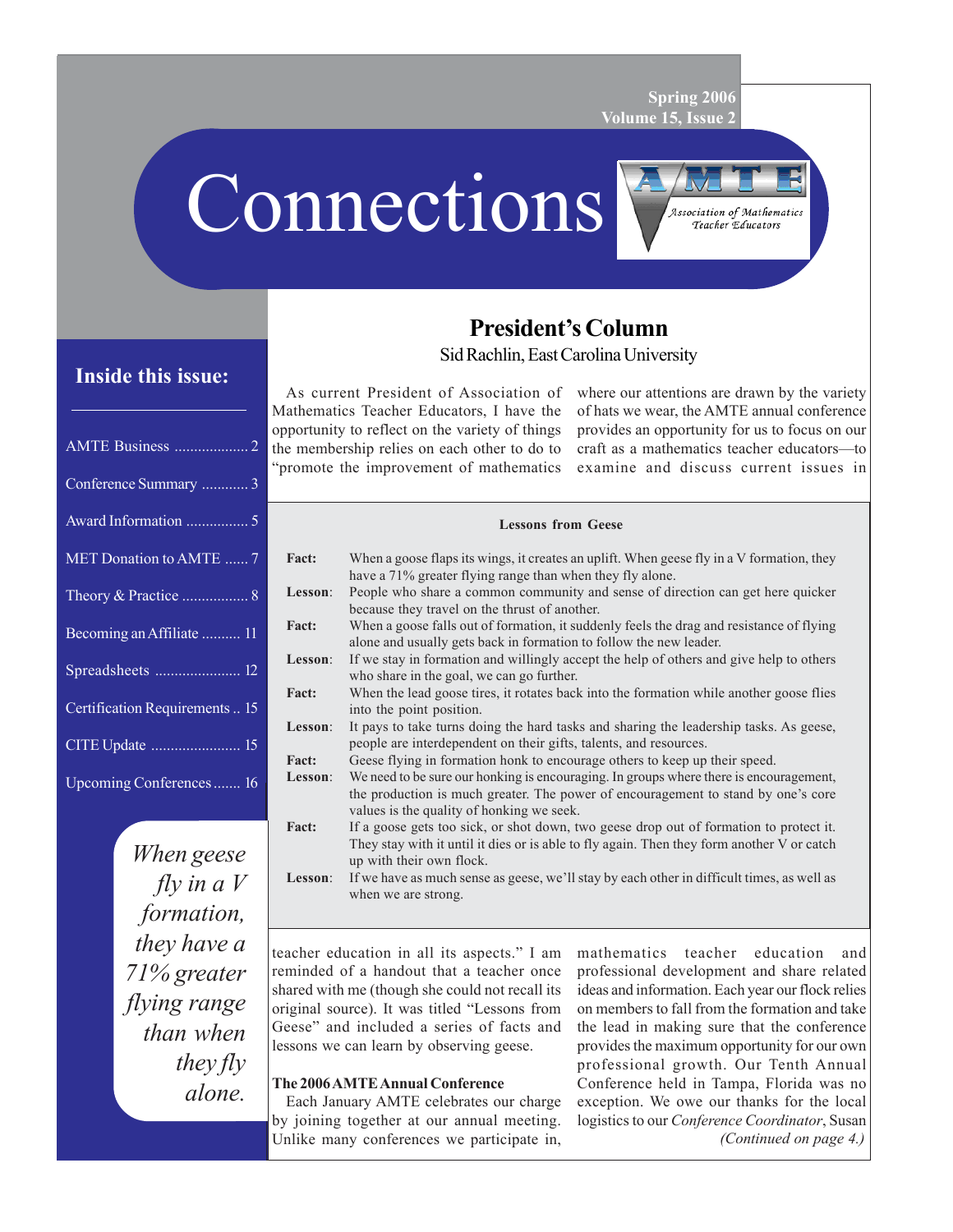#### Page 2

## **AMTE Business**

#### **The Association of Mathematics Teacher Educators** *http://www.amte.net*

#### **President**

Sid Rachlin Department of Mathematics & Science Education East Carolina University 252-328-9370 rachlins@ecu.edu

#### **President-Elect**

Jennifer Bay-Williams Department of Elementary Education Kansas State University 785-532-5808 jbay@ksu.edu

#### **Secretary**

Mary Margaret Shoaf Department of Mathematics Baylor University 254-710-6563mm\_shoaf@baylor.edu

#### **Treasurer**

Mark Klespis Department of Mathematics & **Statistics** Sam Houston State University 936-294-1577 klespis@shsu.edu

#### **Board Members-at-Large**

Tom Bassarear School of Education Keene State College tbassare@keene.edu

W. Gary Martin Department of Curriculum & Teaching Auburn University martiwg@auburn.edu

Barbara Pence Department of Mathematics San Jose State University bpence@math.sjsu.edu

#### **Executive Director**

Nadine Bezuk San Diego State University 6475 Alvarado Road, Suite 206 San Diego, CA 92120 619-594-397 nbezuk@mail.sdsu.edu

**NCTM Representative** Susann Mathews Department of Mathematics & **Statistics** Wright State University 937-775-3187

**Conference Coordinator** Susan Gay Department of Mathematics & Department of Teaching & Leadership University of Kansas 785-864-9676 sgay@ku.edu

susann.mathews@wright.edu

#### **Election Results**

AMTE held its election for President-Elect this past fall, and 37% more members voted than in the previous year's election. Jennifer Bay-Williams was elected as President-elect and was installed at the Business Meeting of AMTE's Annual Conference.

Jenny Bay-Williams is an Associate Professor at Kansas State University where she teaches undergraduate and graduate courses, and coordinates mathematics and science field experiences in a nationally-recognized Professional Development Schools (PDS) program. Prior to her University experiences, she taught high school, middle school and was the elementary mathematics coordinator in Lima, Peru. She taught middle school in several districts in Missouri. Jenny received her Master's and Ph.D. degrees at the University of Missouri-Columbia and her Bachelor's at DePauw University in Indiana.

Jenny's service has focused on supporting teachers in implementing practices that enable all children to be successful in learning mathematics. She has served as PI and co-PI on six national and state-funded projects to support teachers' content and pedagogical knowledge. She has written a book on using literature in mathematics. Jenny has provided leadership through NCTM, serving as editor for three departments of *Mathematics Teaching in the Middle School*, and writing and reviewing manuscripts across the journals. She was a presenter for the *NCTM Academy for Professional Development*. Jenny served as AMTE secretary from 2001-2005. During her two terms, she chaired two task forces reviewing the ACHIEVE document titled, "Foundations for Success," and co-developed a corporate sponsorship policy. She now serves on the editorial panel for the AMTE Monograph.

#### **Treasurer's Report**

This report covers the fiscal year from July 1, 2004 to June 30, 2005 and provides additional information. From the 2005 conference in Dallas, we had a net income of \$12,821. We had 375 attendees at our 2006 conference in Tampa with a record 83 graduate students. The total income for the past year was \$124,642 and the total expenses were \$123,470 for a net of \$1,172. Since we began the fiscal year with net of \$15,780, our cash position at the end of the fiscal year was \$16,952. We have an additional \$30,871 in reserve in a savings account. Our membership over the past year has held steady at about 850 members. The treasurer's office now sends out postcard to members to remind them to renew their membership one month before it is due to expire. Members can also find their membership expiration dates on the mailing label of this newsletter. JMTE's Volume 9 is available to AMTE members for the reduced subscription rate of \$48. A subscription form is available on the AMTE web site. If you have a problem or question about your AMTE membership, please contact Treasurer Mark Klespis (klespis@shsu.edu).

Connections *is published three times a year: fall, spring, and summer. The Editorial Board will consider a wide variety of types of submssions. Regular features include essays addressing each issue's Theory and Practice question, reviews of resources for mathematics teacher educators, and news articles related to mathematics teacher education. Each submission is reviewed by the editorial board for relevance to the AMTE membership and for quality of work. Please direct all comments, questions, or submissions to the editor at lstalling@kennesaw.edu or 770-420-4477. Connections* **Editor, 2006-2007**

| Lynn Stallings                     | Kennesaw State University, Georgia           | $İstalling@$ kennesaw.edu |
|------------------------------------|----------------------------------------------|---------------------------|
| <b>Connections Editorial Board</b> |                                              |                           |
| Laurie Cavey                       | James Madison University, Virginia           | caveylo@jmu.edu           |
| Teresa Gonske                      | Northwestern College, Minnesota              | tlgonske@nwc.edu          |
| Kathleen Lynch-Davis               | Appalachian State University, North Carolina | lynchrk@appstate.edu      |
| Troy Regis                         | University of Missouri-Columbia              | tprb62@mizzou.edu         |
| <b>Tracy Rusch</b>                 | Wright State University, Ohio                | tracy.rusch@wright.edu    |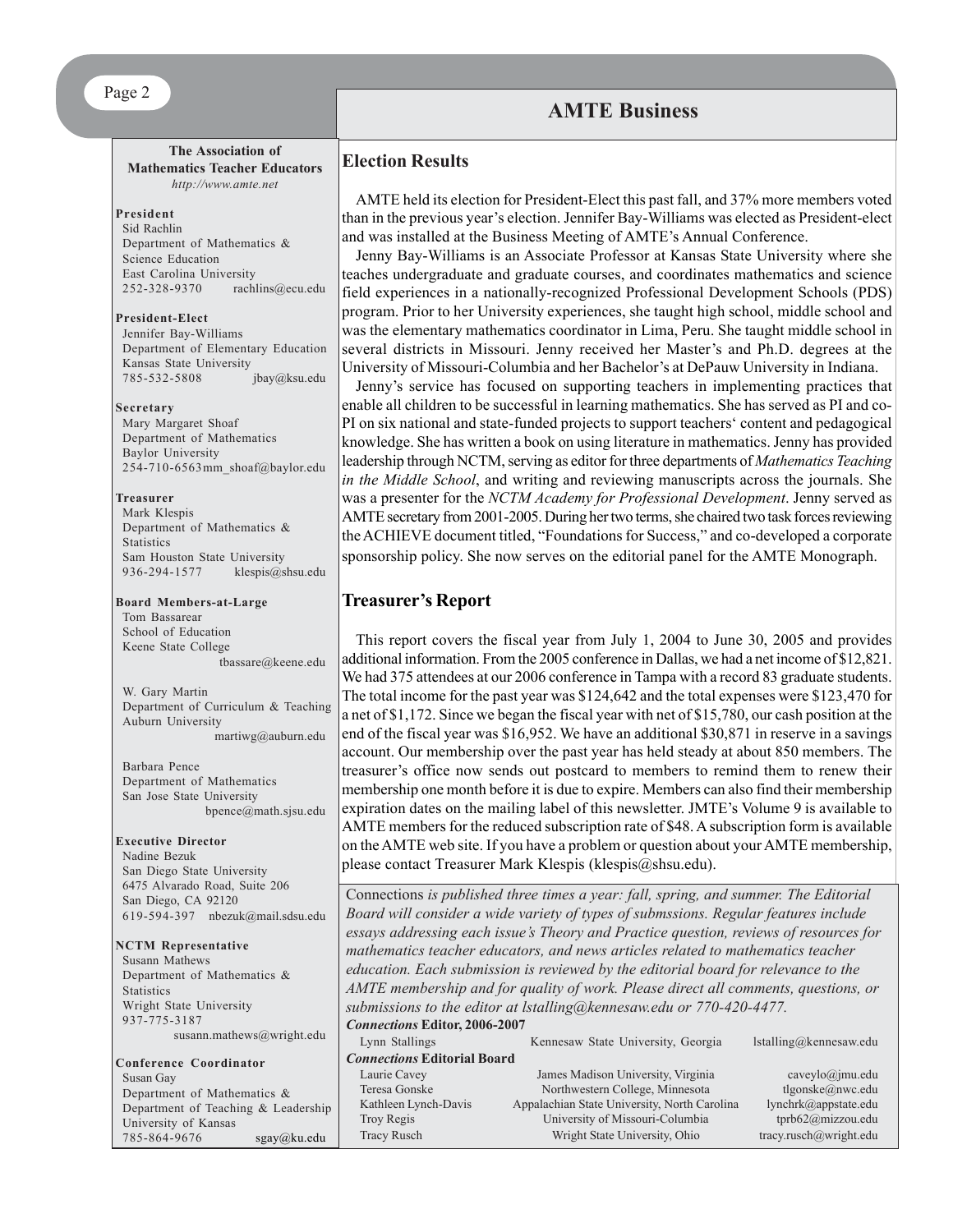On January 27-28, 2006, AMTE hosted its Tenth Annual AMTE Conference in Tampa, FL. A total of 375 people registered for the conference.

This year, 111 sessions were held in a variety of formats; mini-sessions were conducted in one room of the ballroom while other sessions ranged in length from 30 minutes to 90 minutes. A special session focused on AMTE affiliates and was led by officers of our current affiliates who shared information with others interested in becoming AMTE-affiliated groups. In the Business Meeting two additional affiliates were chartered: the Appalachian Association of Mathematics Teacher Educators and the Georgia Association of Mathematics Teacher Educators.

We were honored to have NCTM's current president, Cathy Seeley; NCTM's president-elect, Skip Fennell; and NCSM's current president, Linda Gojak, attending and presenting at this conference.

#### **Pre-Conference Symposium**

AMTE's Tenth Annual Conference opened with a Pre-Conference Symposium titled *New Directions and Focus for Standards, Curricula, and Assessments*, which included speakers representing several related projects initiated by either the NCTM or The College Board.

Skip Fennell reported on the Curriculum Focal Points Task Force chaired by Jane F. Schielack and charged to develop a document that will identify a small set of curriculum focal points per grade.

Rose Mary Zbiek discussed NCTM's Essential Understandings for Teaching and Learning Mathematics project that will produce 16 to 20 books addressing topics in mathematics that are critical to the mathematical development of students, that often beome barriers to student understanding, and that may be difficult to teach.

Cathy Seeley described a project by the College Board/Mathematical Association of America Committee on Mutual Concerns in which the mathematics needed for college success is backward mapped from grade 12 to 6. Their goal is a more systematic, rigorous, and seamless 6-12 curriculum that is accessible to a broader range of students.

#### **Judith E. Jacobs Lecture**

Judith Sowder of San Diego State University was invited to give the 2006 Judith E. Jacobs Lecture in recognition of her contributions to our profession. During this 'lecture,' Judy emphasized the

importance of approaching word problems with quantitative reasoning by engaging the audience in solving several problems via a quantitative approach.

This strategy entails first identifying all quantities that are involved in the problem and then thinking about the associated measures. The lesson for students (and educators) is that it can be much more productive to think about the quantities *first* and *then* 'the numbers'*.* This approach is contrary to the one many students tend to employ, that of immediately jumping to the numbers without actually thinking about what those numbers mean. Several video clips demonstrated how effective such a strategy can be. Watch http://www.amte.net for slides from this session.

#### **Winner of Award for Excellence in Teaching**

Congratulations to Randy Philipp of San Diego State University who is the first recipient of AMTE's Award for Excellence in Teaching in Mathematics Teacher Education! Randy gave an invited talk in which he discussed his philosophy of teaching and development as a teacher. He organized his talk around three primary aspects of a teaching philosophy: views of mathematics and mathematics learning, caring, and focus on student thinking. Even after receiving such a high honor for teaching, Randy impressed and inspired his audience by discussing his plans for continued growth as a teacher.

#### **Closing Session**

In the closing session, Glenda Lappan, Bill Speer, and Tami Martin presented *NCTM's Standards for the Mathematics Teaching Profession Then and Now: The History, Landscape, and Content of a Living Document*.The session informed members about the revision of the *Professional Standards for Teaching Mathematics* (PSTM) (1991).

Glenda Lappan began the session by discussing the history of PSTM. Next, Tami Martin discussed the purpose of the revision of the PSTM, which is to reflect the six principles, the new content and process standards, as well as the new grade-band structure in the *Principles and Standards for School Mathematics* (2000). In addition, the PSTM revision updates the text and examples and provides an executive summary to support NCTM's political action in this area. The revised PSTM will be released at the 2007 NCTM Annual Meeting in Atlanta.

*Congratulations to Randy Philipp of San Diego State University who is the first recipient of AMTE's Award for Excellence in Teaching in Mathematics Teacher Education!*

Page 3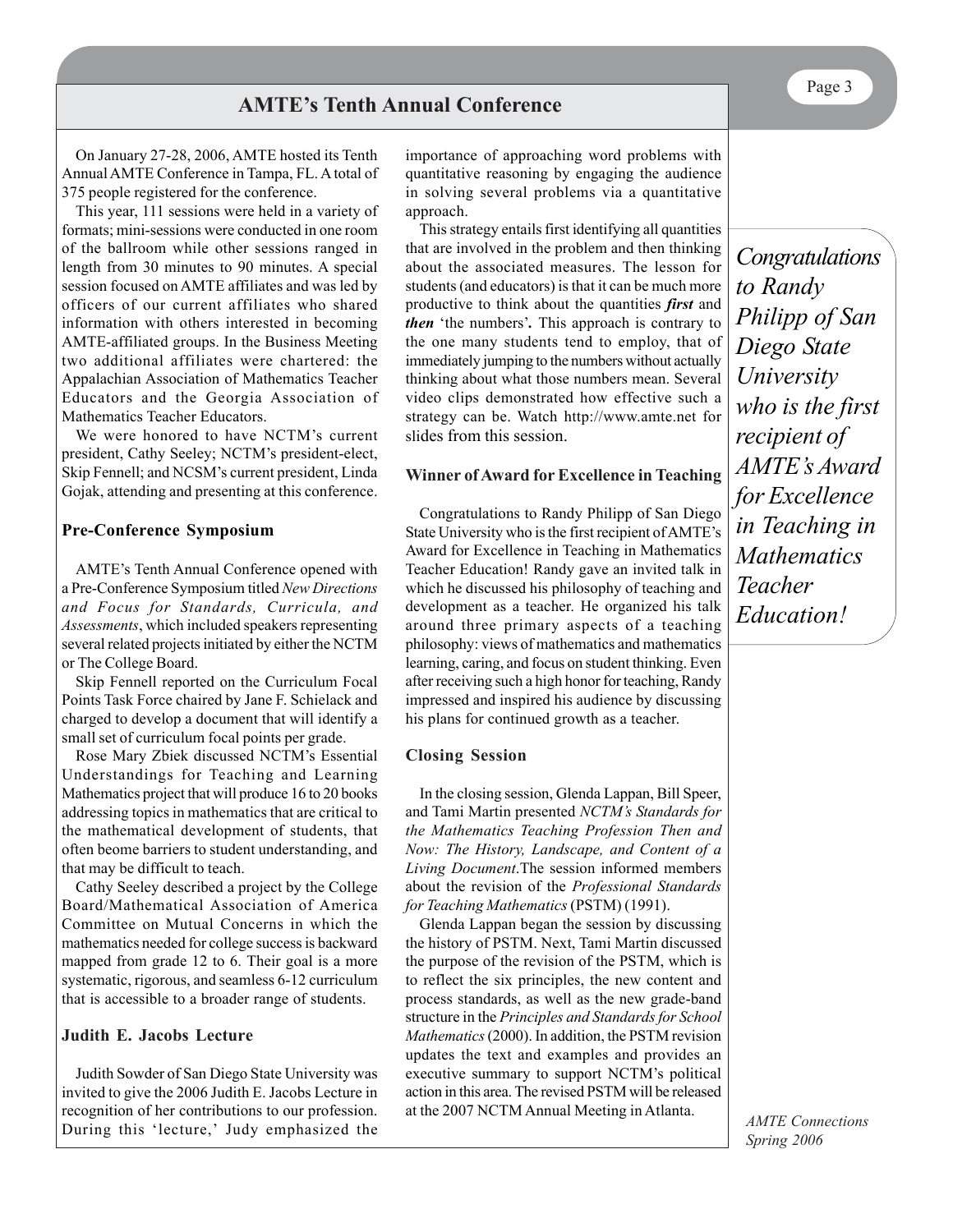*At the close of the annual meeting you could begin to observe the movement in the geese as some members moved forward to assume to assume new leadership roles and others returned to the formation with our grateful thanks.*

Gay, University of Kansas and to our *Local Arrangements Committee Co-Chairs* Helen Gerretson, University of South Florida, and Enrique Ortiz, University of Central Florida with committee support provided by the Florida Association of Mathematics Teacher Educators. At the core of the meeting was a program that set the bar for future meetings. The lead for this effort was provided by the *2006 Program Committee Chair*, Gladis Kersaint, University of South Florida with critical supporting roles provided by the committee membership: Charlene Beckmann, Grand Valley State University; Sandi Cooper, Texas Tech University; Allen Davis, Eastern Illinois University; Juli Dixon, University of Central Florida; Betz Frederick, Grand Canyon University; Mike Gilbert, Eastern Washington University; Jean Marie Grant, Bradley University; Suzanne Harper, Miami University; Cindy Henning, Columbus State University; Bob Horton, Clemson University; W. Gary Martin, Auburn University; Amy Roth McDuffie, Washington State University-Tri-Cities; Sherry Meier, Illinois State University; Judy O'Neal, North Georgia College and State University; Dana Pomykal Franz, Mississippi State University; Connie Schrock, Emporia State University; Sheryl Stump, Ball State University; Dorothy White, University of Georgia; and Greisy Winicki-Landman, California State Polytechnic University-Pomona (see page 3).

#### **AMTE Leadership Changes**

At the close of the annual meeting you could begin to observe the movement in the geese as some members moved forward to assume to assume new leadership roles and others returned to the formation with our grateful thanks. As AMTE welcomed Jenny Bay-Williams, Kansas State University to the role of President-Elect, we acknowledged with gratitude, the role of that Karen Karp, University of Louisville played over the last four years. During her terms as President-Elect, President and Past-President she guided the association through a period of national recognition, firmly establishing and extending the opportunity for members to share information through our newsletters and our website and extending these opportunities through the AMTE monograph series and the AMTE contribution to the CITE Journal.

#### **AMTE Task Force Changes**

I would also like to take this opportunity to note that two AMTE Task Forces have completed their charge and disbanded with our thanks. The *Doctoral Programs Task Force;* under the direction of Robert Reys, University of Missouri; was established to gather common information from institutions of higher education related to their doctoral programs in mathematics education. You have only to visit the AMTE website to realize the success of this effort. While Bob has agreed to continue overseeing the monitoring and maintenance of the AMTE doctoral programs link, the committee has completed its charge and deserves our thanks. They include Sandra Cooper, Texas Tech University; Tim Craine, Central Connecticut State University; Alfinio Flores, Arizona State University; Susan Gay, University of Kansas; Doug Owens, Ohio State University; Barbara Pence, San Jose State University and Bill Speer, University of Nevada-Las Vegas.

The second AMTE Task Force that completed its charge this year was the *Professional Teaching Standards Task Force*. This team including Susan Gay, University of Kansas; Kathleen Lynch-Davis, Appalachian State University; Kathy Morris, Sonoma State University; Lynn Stallings, Kennesaw State University; and Jenny Bay-Williams, Kansas State University was asked to review and react to the initial draft of the *NCTM Professional Teaching Standards*. They provided detailed feedback to the NCTM author team chaired by Tami Martin, Illinois State University (see page 3).

#### **AMTE Committee Changes**

Committee Members are generally appointed to two-year terms. I take this opportunity to acknowledge the willingness of the following individuals to offer their time and efforts in support of our organization: *Technology Committee* (Joe Garofalo, University of Virginia; David Pugalee, University of North Carolina-Charlotte; and Shannon Driskell, University of Dayton), *Membership Committee* (Damon Bahr, Utah Valley State College; Fran Arbaugh, University of Missouri; and Victoria Bill, University of Pittsburgh), *Organization Connections Committee* (Clara Nosegbe, Georgia State University), *Constitution and By-laws Committee* (Bill Speer, University of Nevada-Las Vegas, Chair), *Nominations and Elections Committee* (Denise Mewborn, University of Georgia, Chair; Blake Peterson, Brigham Young University; DeAnn Huinker, University of Wisconsin-Milwaukee; and Dave Coffey, Grand Valley State University) and *(Continued on page 6.)*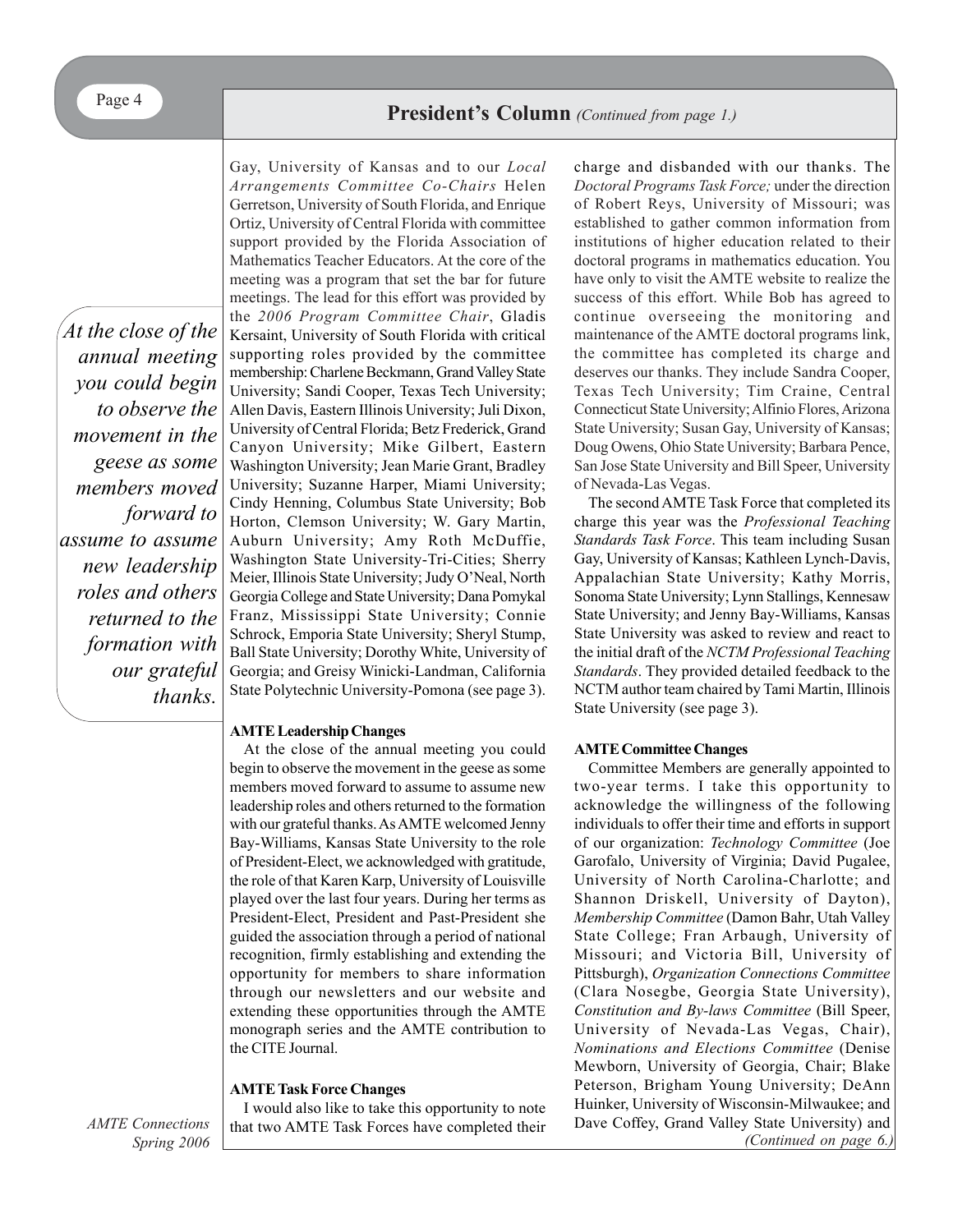The Board of Directors of the Association of Mathematics Teacher Educators (AMTE) has established an award to recognize Excellence in Mathematics Teacher Education, to be awarded annually to a mathematics teacher educator of national recognition at the Annual Meeting of the AMTE. The purpose of this award is to recognize excellence in each area of mathematics teacher education (teaching, service, research). Areas of focus for the award will rotate each year. Awards will be rotated between Excellence in Teaching Mathematics Teacher Education, Excellence in Service to Mathematics Teacher Education, and Excellence in Scholarship in Mathematics Teacher Education. In 2006, the award will be in recognition of **Excellence in Service to Mathematics Teacher Education**.

## **Criteria**

The nominee should be an active member of the mathematics teacher education community and have at least five years of commitment to mathematics teacher education. She/he should have made unique contributions to the field of mathematics teacher education. Unique contributions should be considered in the broadest sense possible.

The nominee for the award for excellence in service should have made a significant and lasting contribution to mathematics teacher education, directly and indirectly. The nominee shall have demonstrated commitment to mathematics teacher education through one or more of the following areas:

- a. Active participation in advancing the development and improvement of mathematics teacher education (e.g., membership and leadership roles in state, national, and international organizations).
- b. Active promotion and participation in activities promoting quality mathematics teacher education (e.g., creator of programs, coordinator of programs, writing and participating in grants, conferences, symposia, academies).
- c. Active participation in the governmental and political areas to promote and protect beneficial legislation, to promote better awareness, and/or to build better communication.
- d. Active promotion and participation in schooluniversity-community-government partnerships that have advanced mathematics teacher education (local, state, national level).
- e. An unusual commitment to the support of mathematics teachers in the field (such as distinctive mentoring experiences).

#### **Nomination Process**

AMTE members may nominate a mathematics teacher educator who meets the criteria above. Selfnominations will not be considered. Nomination materials must include the following documentation:

- a. A current vita of the nominee.
- b. A letter of nomination documenting the nominee's eligibility for the award.
- c. Letters of support for the nomination from individuals knowledgeable of the nominee's contributions relative to one or more of the criteria stated above.

The committee will review applications via a secure online website. Therefore, applicants are encouraged to submit all application materials electronically. If applicants wish to include large documents in hard-copy form, those should be limited to no more than 50 pages in length. Applicants may submit DVDs, CDs, or videotapes, but each clip submitted should be no more than 20 minutes long, in order to facilitate downloading. Please be sure that all items in the nomination materials are clearly labeled with the name of the nominee in the file name. If you have any questions about the submission process, please contact Nadine Bezuk, AMTE Executive Director, nbezuk@mail.sdsu.edu.

#### **Deadline for Nomination**

*Nominations, including all required materials, must be submitted by June 15, 2006.*

The decision will be made by December 1, announced to the Board of Directors, and communicated to the award recipient so that the person can have time to make arrangements to attend the AMTE meeting in January. The winner will be recognized at the 2007 AMTE Annual Conference in Irvine, California, January 25 - 27, 2007, where they will make a featured presentation. The winner also will be recognized on the AMTE website and in AMTE *Connections*.

*The nominee for the award for excellence in service should have made a significant and lasting contribution to mathematics teacher education, directly and indirectly.*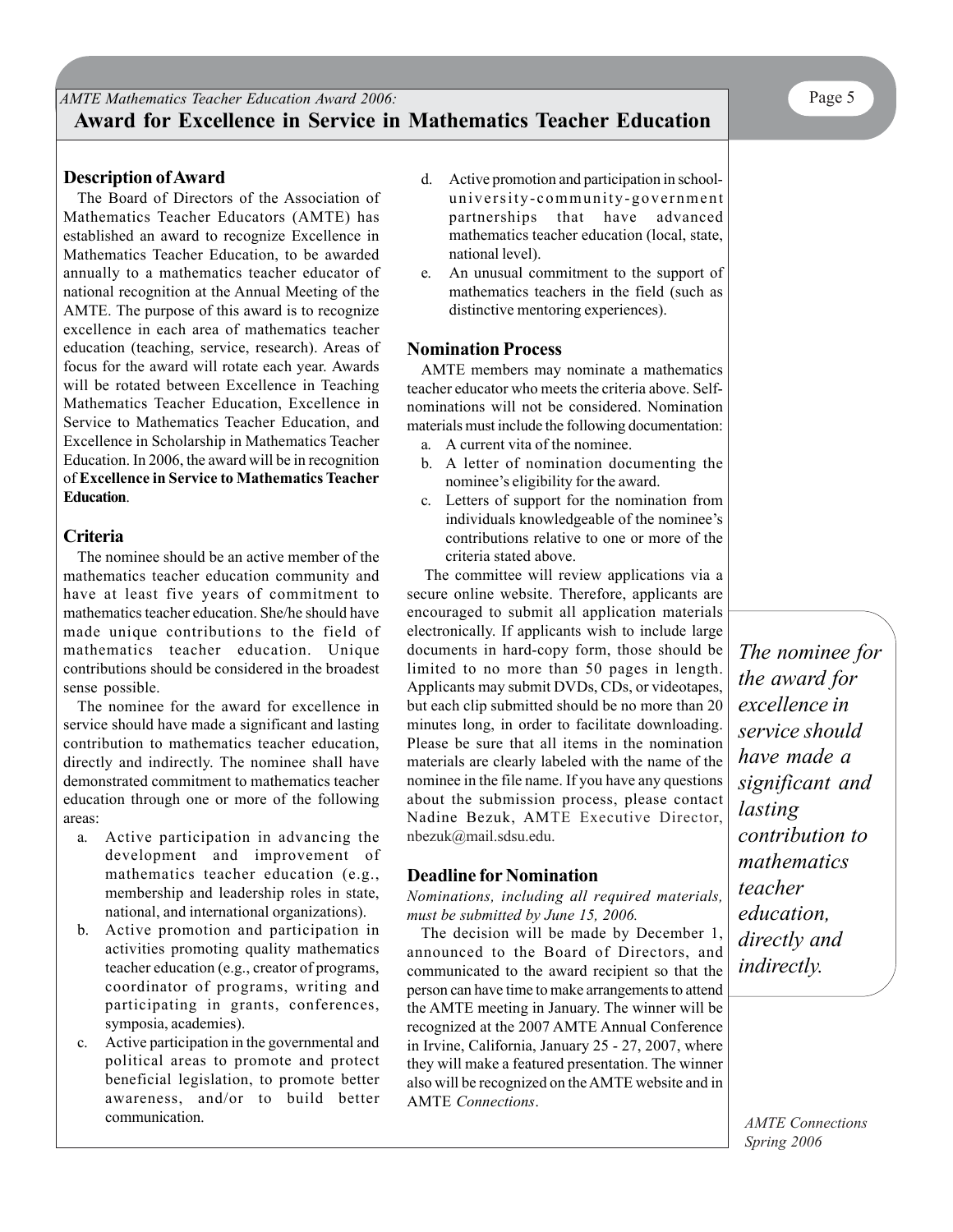*Awards Committee* (Beatriz D'Ambrosio, Indiana University-Purdue University, Chair and Jeffrey Wanko, Miami University-Ohio). In the next newsletter, I will recognize those volunteers who have been approved by the AMTE Board to fill these roles for the next two years.

Before leaving this section I want to make special note of the efforts of two committees—the *Awards Committee* and the *Technology Committee*. The Awards Committee under the direction of Beatriz D'Ambrosio, Indiana University-Purdue University was charged with the challenge of reviewing the supporting documentation for nominees for the first AMTE Award for Excellence in Teaching in Mathematics Teacher Education. From a collection of exemplary candidates, the committee unanimously recognized Randy Philipp, San Diego State University for this honor. While I am aware of the difficulty the committee must have had in completing their analysis, I was honored to have been at the award ceremony at the 2006 Annual Meeting in which Randy discussed his philosophy of teaching. I cannot imagine a more appropriate recipient (see page 3).

The efforts of the *Technology Committee* also deserve special recognition. Over the last three years, the committee, under the guidance of Maggie Niess, Oregon State University, has moved the association forward in our vision that mathematics teacher preparation programs must ensure that all mathematics teachers and teacher candidates have opportunities to acquire the knowledge and experiences needed to incorporate technology in the context of teaching and learning mathematics. These efforts have resulted in the official AMTE Position on Preparing Teachers to Use Technology to Enhance the Learning of Mathematics, approved by AMTE Board, January 2006.

AMTE is an association of mathematics teacher educators. The strength of our organization rests in its membership and the lessons we learn from geese.

- While all mathematics teacher educators are flapping as fast as they can to keep up with their busy personal and professional lives, by joining together as an association, AMTE members move towards our goal more quickly because we travel on the thrust of another. If we stay in formation and willingly accept the help of others and give help to others who share in the goal, we can travel farther.
- It pays to take turns doing the hard tasks and sharing the leadership tasks. As geese, people are interdependent on their gifts, talents, and resources.
- We need to be sure our honking is encouraging. In groups where there is encouragement, the production is much greater. The power of encouragement to stand by one's core values is the quality of honking we seek.
- If we have as much sense as geese, we'll stay by each other in difficult times, as well as when we are strong.

# **AMTE Events at the 2006 NCTM Annual Conference in St. Louis**

**AMTE Reception and Meeting**

Thursday, April 27, 2006 6:00 - 8:00 PM at the Renaissance Grand Hotel in Landmark 1-3. All members and interested persons are invited to attend.

**AMTE Special Interest Meeting at NCSM**

Wednesday, April 26, 2006 2:15 - 3:30 PM The America's Center, Room F (located on Level One, just inside the Washington Avenue entrance) All members and interested persons are invited to attend.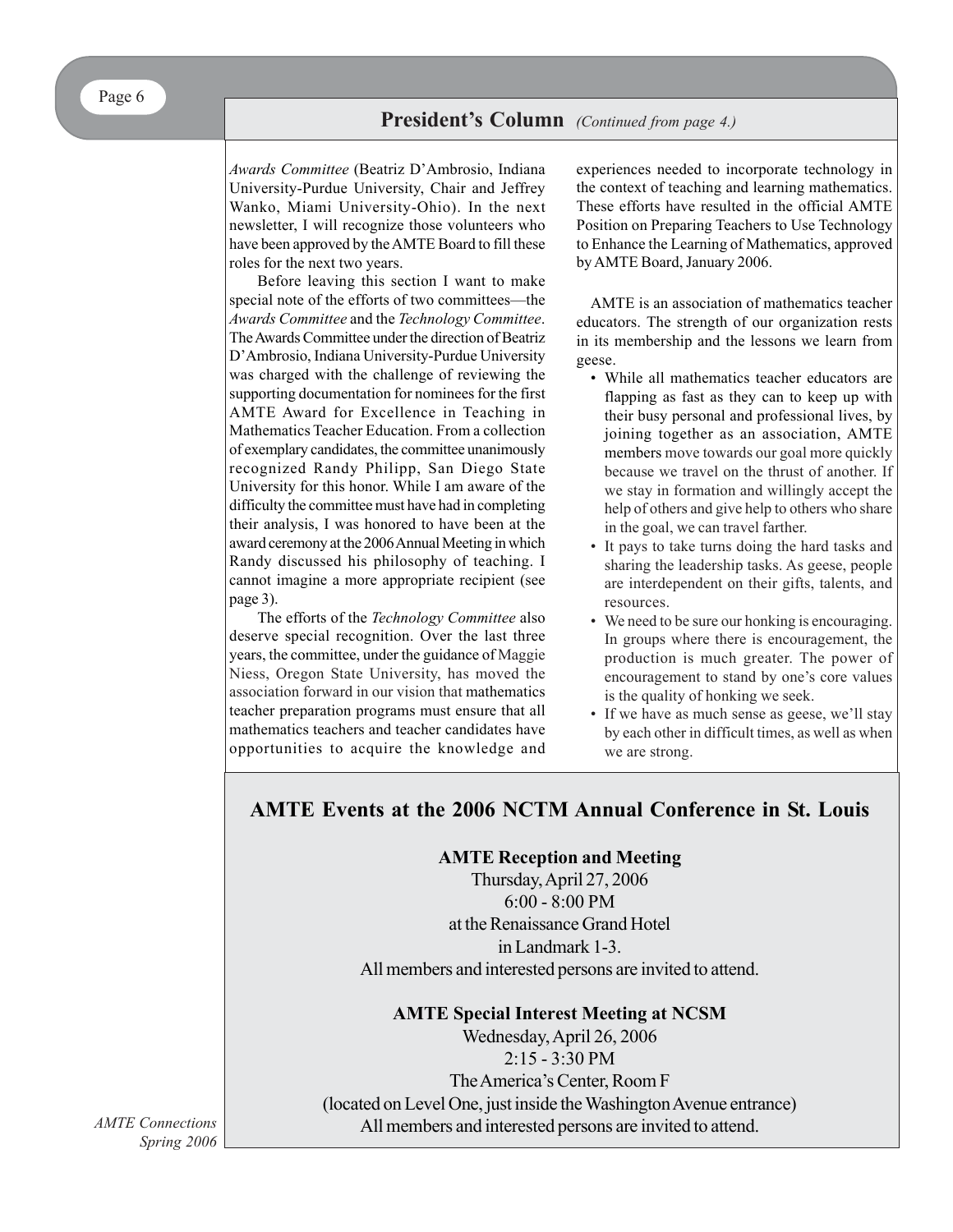## *Call for Manuscripts for the October 2007 Focus Issue of* Teaching Children Mathematics*:* **Finding What Works: When Practice and Research Meet**

To improve the teaching of mathematics, we must begin with questions that arise in our own classrooms, with our own students.

Have you been engaged in this kind of inquiry in pre-K-6 classrooms? If so, then the Editorial Panel of Teaching Children Mathematics would like to invite you to share some of your ideas and experiences. We would be particularly interested in hearing about how you collaborated with classroom teachers in their process of learning how to implement research-based methods related to

- calculators/technology,
- manipulatives,
- cooperative learning,
- instructional grouping,
- teaching via problem solving,
- implementing an integrated mathematics program,
- incorporating new assessment strategies,
- or other strategies/tools that support implementation of the NCTM *Principles and Standards for School Mathematics.*

Manuscripts should tell the story from beginning to end including:

- the research-based methods you have implemented in classrooms,
- how this specific research became of interest,
- the process of implementation and refinement,
- and the impact of this experience on teaching and learning in classrooms.

Manuscripts should be no longer than ten double-spaced pages with figures and photographs included at the end. Send six copies of the completed manuscripts to *Teaching Children Mathematics* [TCM], 1906 Association Drive, Reston, VA 20191-1502, by July 1, 2006. On a cover page, please state clearly that the manuscript is being submitted for the October 2007 TCM focus issue on Finding What Works. Author identification should appear only on the cover page. For manuscript preparation guidelines, visit http:// my.nctm.org/eresources/submission\_tcm.asp.

# **MET Gift to AMTE**

The Mathematics Education Trust (MET) of the National Council of Teachers of Mathematics (NCTM) has received a generous contribution from the estate of Raymond H. Schulz, Jr. Mr. Schulz was a former high school mathematics teacher, then a mathematician for several federal agencies. He was very proud that several of his articles were printed in the *Mathematics Teacher.* He was also very interested in mathematics education and libraries. In order to utilize this generous contribution in a manner that honors both of his interests, MET donated copies of the two-volume NCTM publication, *A History of School Mathematics* for placement in the libraries of colleges and universities that offer teacher preparation programs in mathematics.

AMTE members who were also members of NCTM were able to request those volumes for placement in either the library of the mathematics education department or the main university library of their campuses. Each volume has a bookplate that reads: "Donated by the Raymond H. Schulz, Jr. Fund of the Mathematics Education Trust of the National Council of Teachers of Mathematics, Reston, Virginia." AMTE thanks Mr. Schulz and the MET for this generous gift.

# **Welcome to AMTE's newest two affiliates!**

*Appalachian Association of Mathematics Teacher Educators Georgia Association of Mathematics Teacher Educators*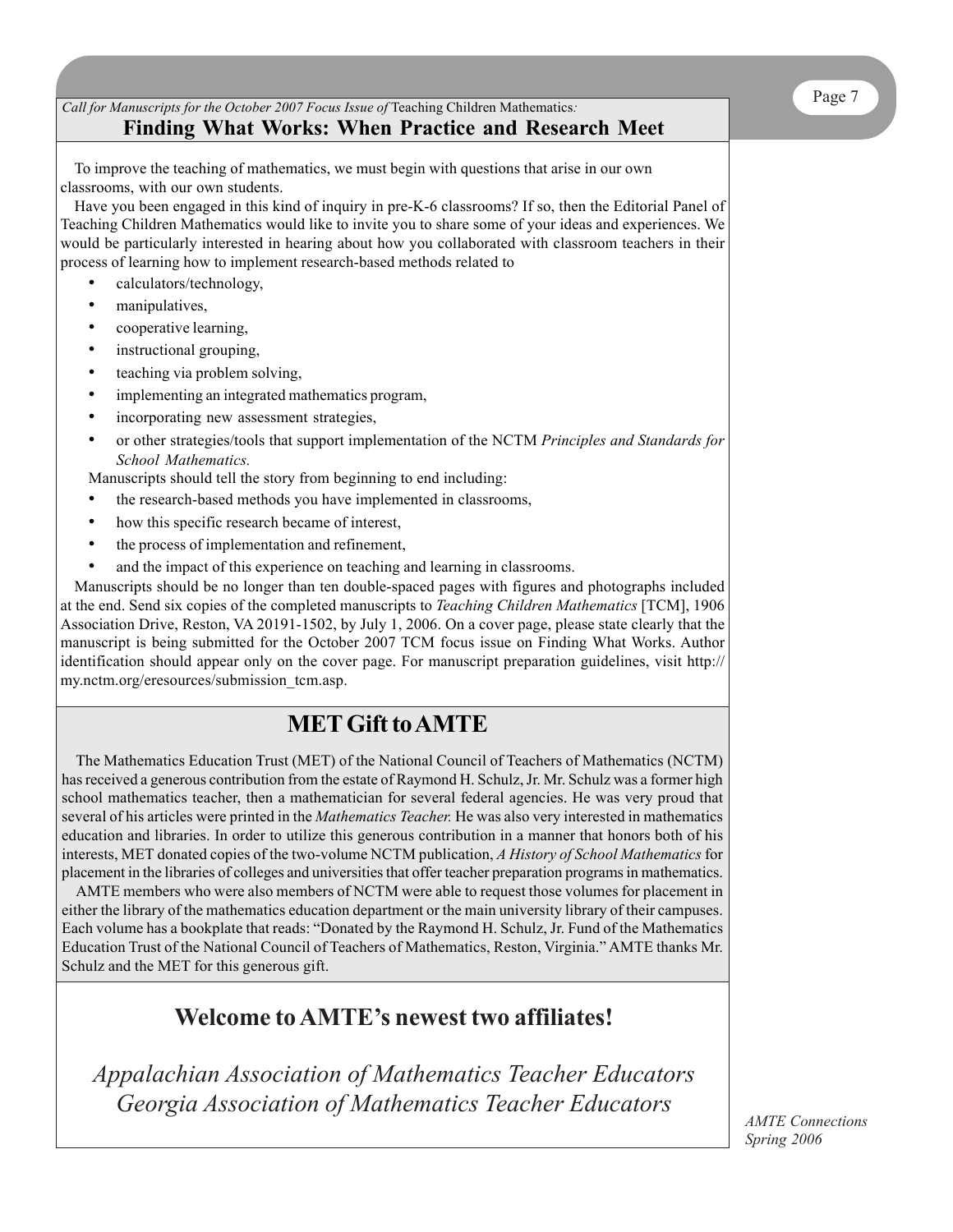# **Challenging Preservice Teacher Expectations for Their Students**

*Are we making progress in ensuring preservice teachers see all students as capable learners and doers of mathematics? Especially students who historically have not been expected to succeed? How are we preparing preservice teachers to change these patterns of failure? What successes can we document? What issues persist despite our efforts? What specific strategies have we found to be useful for addressing them?*

#### *Response by Kathy Morris, Sonoma State University, morrisk@sonoma.edu*

Imagine the absurdity: while dining out, most of the women and many of the men at the table glance at the menu and glibly announce: "Oh, I can't read this. I'm awful at reading! I can't even read my mail when it comes in." It sounds too ridiculous to believe. And yet, especially as mathematics teacher educators (MTEs), we routinely observe analogous situations when our tablemates glance at the bill: "Oh, I can't figure this out. I'm awful at math. I can't even balance my checkbook." What seems outlandish in the realm of literacy is positively mundane when we're talking about mathematics. Think about the dichotomy. Americans with low literacy skills go to extraordinary lengths to hide their struggles while math inabilities and phobias are worn like badges of honor. What a powerful testament to the tacit approval our society grants *fashionable innumeracy*.

In raising this issue, I don't presume to have any answers when it comes to effecting widespread societal change; but I do have questions because I think this pervasive "wink and nod" towards innumeracy has significant and unexamined implications for our work as MTEs. I believe it presents unforeseen challenges to teachers who, though successful in math content and methods classes, are ill-prepared to disrupt this troubling cultural stance in their classrooms and school communities. Thus fashionable innumeracy also presents an invisible yet formidable obstacle to achieving the vision and principles for school mathematics set forth by NCTM in the *Principles and Standards for School Mathematics*, especially in the area of equity.

As MTEs, we observe fashionable innumeracy every day. The semester starts and, at least in my methods classes, many prospective elementary and special education teachers enter tittering that they can't even balance their checkbooks, whispering that they hated, feared, and/or never understood math in school. They know they will teach math a critical subject in their students' future. While they're anxious to learn teaching practices that will help their students succeed in math in ways they never did, they confide that they have worried about this requirement more than any other. I'm not surprised. As products and members of a society that tacitly accepts innumeracy, they are (sometimes legitimately) anxious about their own efficacy as math teachers.

As MTEs we have long recognized the role we can play in helping our students transform their own views of and dispositions toward mathematics content, teaching, and learning. Trusting that all children can be learners and doers of mathematics, we seek to imbue our students with our beliefs. Prospective teachers want to believe that all students in their care will succeed. They want to believe that by learning the practices I advocate, they will make a difference — especially for groups who historically have not excelled in school mathematics. Thus, throughout the methods course, they willingly suspend the cultural script that tells them not everyone will, can, or even needs to succeed in math. They accept the "countercultural" assertions undergirding my class because they want what I say to be true — that all children can learn mathematics when we teach for understanding and that they can learn to teach that way.

But the nascent ideas cultivated in the methods class are fragile, and the dominant cultural script provides an ever-present and compelling counterargument. In the real world, society remains untroubled by declarations of innumeracy and math phobia. For many of the children, parents, and administrators with whom they'll work, innumeracy will be fashionable. Have we adequately prepared them for this reality? When we dare to admit it, we know that even teachers we have personally prepared are not teaching in the ways we are advocating in our classes. They fall back on more traditional practices, and in so doing, replicate the status quo. As a community of MTEs, we routinely attend big issues that we believe are central to effecting change. For example, we help teachers avoid using curricula in ways that treat mathematics as merely facts and formulas to be memorized and regurgitated, and we problematize policies such as high-stakes testing, tracking, and using mathematics as a gate-keeping subject.

But what about far subtler elements of practice that I conjecture may be impeding our progress toward the goal of *mathematics for all*. How can

*ideas cultivated in the methods class are fragile, and the dominant cultural script provides an ever-present and compelling counterargument.*

*The nascent*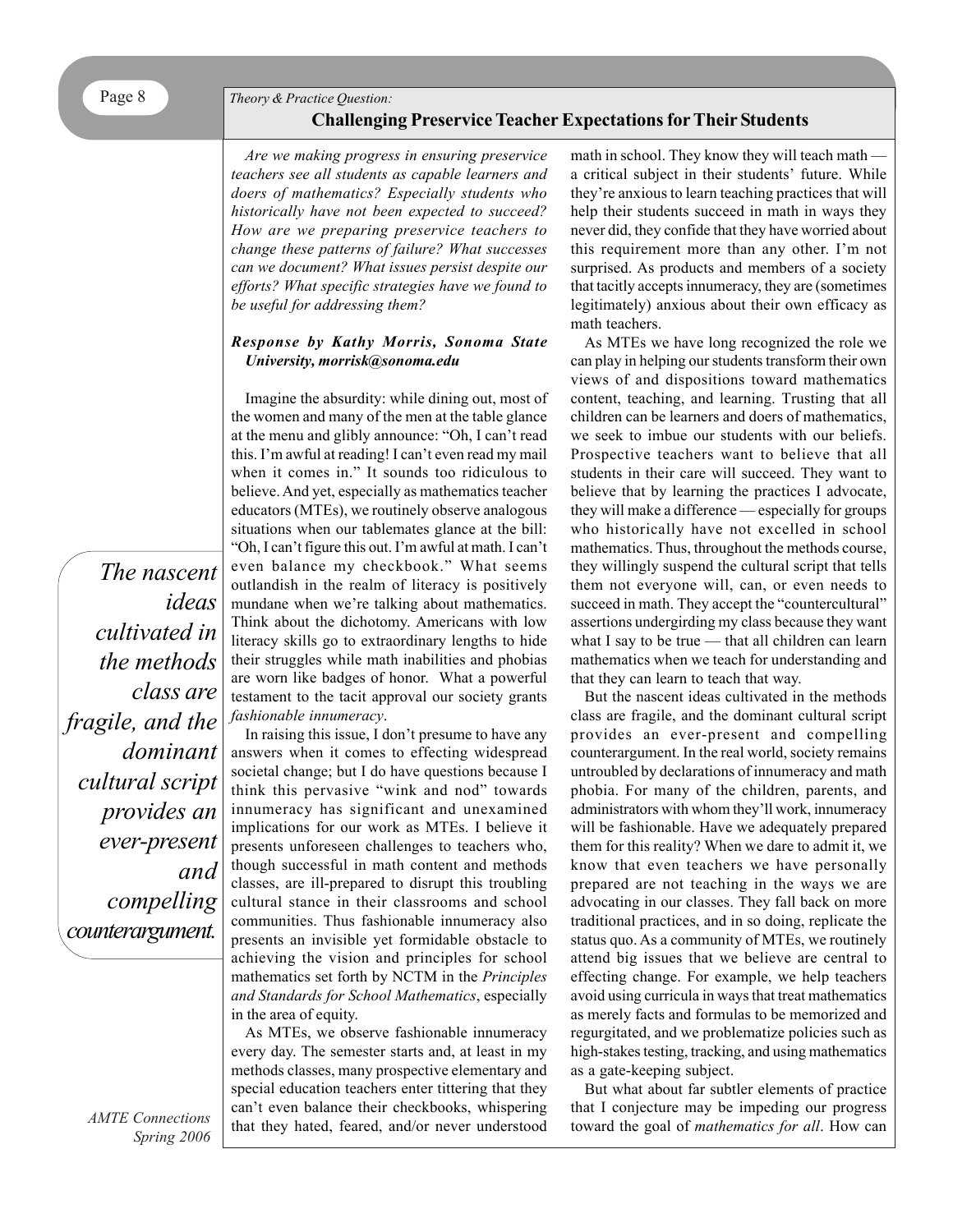## *Theory & Practice Question:* **Challenging Preservice Teacher Expectations for Their Students**

MTEs help our students understand the impact of apparently innocent actions? A  $4<sup>th</sup>$  grade teacher tells her students, "Oh, I know how hard this is for you. I still struggle with fractions." A  $6<sup>th</sup>$  grade teacher nods understandingly when a parent says, "My daughter's just like me. I was never good at math either." While superficially supportive of student learning, these acts effectively reify children's emergent notions that despite what anyone says, you don't really need to be good at math to be a caring and successful adult — to be a role model.

I wish there were an easy fix — a way to inoculate prospective teachers against the tacit approval of fashionable innumeracy. But there isn't. So I strive to help my students *understand* what is problematic about society's approval; I strive to help them become *sensitized* enough to be able to recognize it in their own lives and their own classrooms. But then what? Put simply, the heightened awareness, knowledge, pedagogies, and dispositions students gain in our content and methods courses are necessary but insufficient. And I find myself left with lingering questions. What do we want them to *do* with that understanding? And what is reasonable for us to presume they could do as beginning teachers? What are the tools they will need to not only recognize and critique the status quo, but to disrupt it? What tools do they need to maintain and strengthen their own resolve once they leave our classes and reenter a world where role models profess their innumeracy? What tools do they need to maintain their perspectives in the face of public policies that seem to undermine teaching mathematics for understanding? Just what can our prospective teachers do to transform the dominant stance so that innumeracy and math phobia become as culturally unacceptable as illiteracy? And perhaps, more to the point, what can we, as a community of mathematics teacher educators, do

to disrupt our cultural complacency and make possible our vision of mathematics for all?

#### *Response by Troy P. Regis, University of Missouri-Columbia, tprb62@mizzou.edu*

How do we make preservice teachers see all students as capable when many teacher education programs do not allow enough experience teaching students of different grade levels, and more importantly, a variety of learning and ability levels? As a teacher I did not believe all students were capable until I had gained some years of experience with several classes of students. I taught eight years at multiple grade levels  $4<sup>th</sup>$  through  $8<sup>th</sup>$  grades. The two school districts I was employed in both had low-socioeconomic, diverse populations. However, I can honestly say I did not believe that all students were capable learners and doers of mathematics until probably my last three years of teaching. When I finally realized this, I believe my teaching advanced to a higher level. Unfortunately, we cannot afford for all teachers to spend the first five years of their careers learning students' potential for learning mathematics. Alarmingly high rates of teachers leave the profession in their first five years for many reasons, but one of the main reasons may be their frustration about effecting student learning.

*(Continued on the next page.)* The reason that my beliefs changed was a direct result of what my students were doing in my own classroom, in other classes I observed, and at the school level as a whole. My school in Phoenix was the lowest in the entire district in overall scores on the annual Stanford-9 and Arizona's AIMS test, as well as the lowest in each of the third through eighth grades. Test scores were typically below the 20th percentile when I was hired as a  $6<sup>th</sup>$  grade teacher and Mathematics Teacher Leader. As a result of endless hours of hard work by the entire school faculty in designing and implementing a plan for

## *Summer Issue Theory & Practice Question:* **Teacher Certification: What are the Essentials of an Effective Program?**

Mathematics teacher shortages nationwide mean that mathematics teacher educators are being asked to provide nontraditional programs to prepare students for certification. What are the essential parts of preparation for initial licensure? What are the core components of successful programs? What are your recommendations for a colleague charged with developing such a program?

AMTE members are encouraged to respond to this question with an essay of 1000-1200 words. Submit your response to *Connections* Editor Lynn Stallings (lstalling@kennesaw.edu) by May 1 to ensure consideration for the summer issue.

*The reason that my beliefs changed was a direct result of what my students were doing in my own classroom, in classes I observed, and at the school level as a whole.*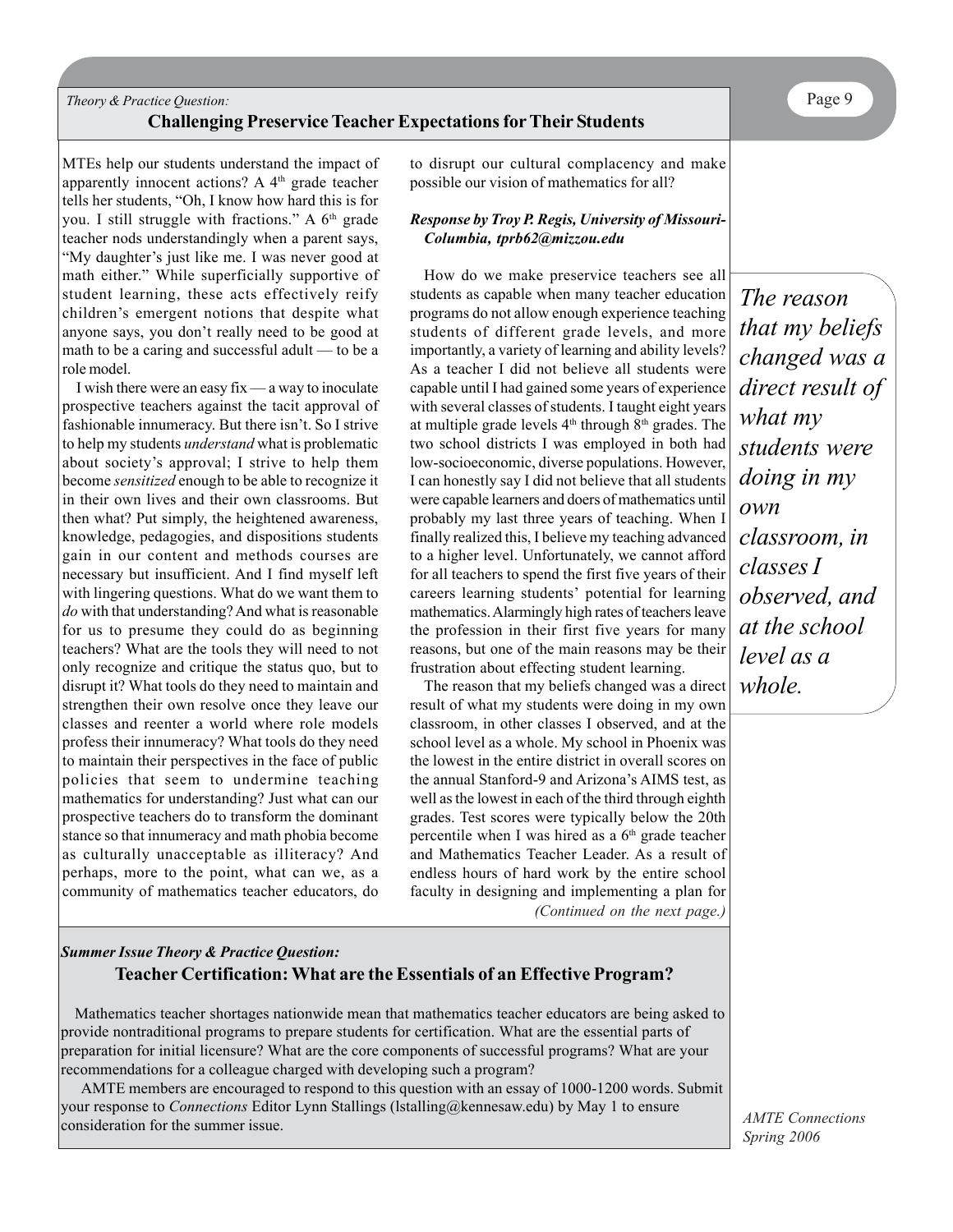# Page 10 **Theory & Practice Question: Challenging Preservice Teacher Expectations for Their Students**

#### *Response by Regis*

#### *(Continued from previous page.)*

*How do we share the success of such a school with preservice teachers and allow them to experience the success so they will believe all students are capable of learning and doing mathematics?*

our specific school, the students began learning mathematics, doing mathematics, and successfully demonstrating their mathematics knowledge. When I left the district, the school still was not achieving at an acceptable level in the eyes of the Arizona Department of Education, but our scores were at the 50-60th percentile at all grade levels on the Stanford-9, and rising rapidly on the AIMS. It was not until this past year that the school reached the state category of "excelling." Why is this story important? Because the school is a Title I school, qualifies for a school-wide free and reduced lunch program with 75% of the population meeting the criteria, has a diverse population that is about 55% Hispanic, 30% Caucasian, 11% Native American, and 4% Black and other cultures. The qualifying English Language Learner (ELL) population is approximately 30% and about 16% of the students are eligible for Special Education services. Most of the students are those who "historically have not been expected to succeed."

How do we share the success of such a school with preservice teachers and allow them to experience the success so they will believe all students are capable of learning and doing mathematics? My first reaction is that it does not happen overnight, in a semester, or probably in an entire school year. I am still amazed at the progress we made over the six years I was teaching in the school. It took me almost three of those years to fully believe it was possible myself! Documentation is very important, but this is a difficult task for many reasons. Teachers at my former school cannot pinpoint exactly what has helped the students learn most effectively and achieve success in mathematics. We created several programs, but because we implemented many new programs concurrently, while adding new ones periodically, we were unable to document exactly which programs were considered best practice and helped produce mathematically literate students. Because of this, the teachers and students continue to juggle the many programs each year and attempting to fight the one persistent issue that never seems to go away, mobility. The school continues to work toward remaining at an excelling level, but battles the number of students who show up late for the start of the school year by three or four weeks, leave for extended winter or spring breaks, move to avoid rent but return two months later, possibly not having attended school during the absence, and other issues such as tardiness. Mobility is not going away, especially in large urban and inner city districts.

Successful schools need to share their wealth of success with the teaching world. This documentation needs to come from research projects, publications in practitioner journals, video of effective teaching, and distribution of all these mediums. I believe a large percent of teachers are not reading professional journals on a regular basis. Universities and teacher preparation programs need to get involved in identifying and partnering with these districts where quality teaching and successful schools are making progress with students typically regarded as incapable learners of mathematics. If preservice teachers are exposed to these districts, they can begin to see and believe that all students are capable of learning mathematics. Whether their experiences will support their beliefs, or cause them to question them, preservice teachers will be given an opportunity to begin to develop beliefs more conducive to teaching all students effectively.

# **AMTE's 2007 Annual Conference**

AMTE's Eleventh Annual Conference will be held in Irvine, California on January 25-27, 2007. The host hotel will be Hyatt Regency Irvine, 17900 Jamboree Boulevard, Irvine, California 92614 (http://irvine.hyatt.com/).

# **Call for Proposals for AMTE 2007**

The Call for Proposals is currently posted at http://www.amte.net. Session formats will include Thematic Presentations (60 minutes), Symposium or Working Groups (60 or 90 minutes), Individual Sessions (30 minutes), and Mini-sessions (15 minutes). Proposals should be submitted electronically by Friday, June 2, 2006.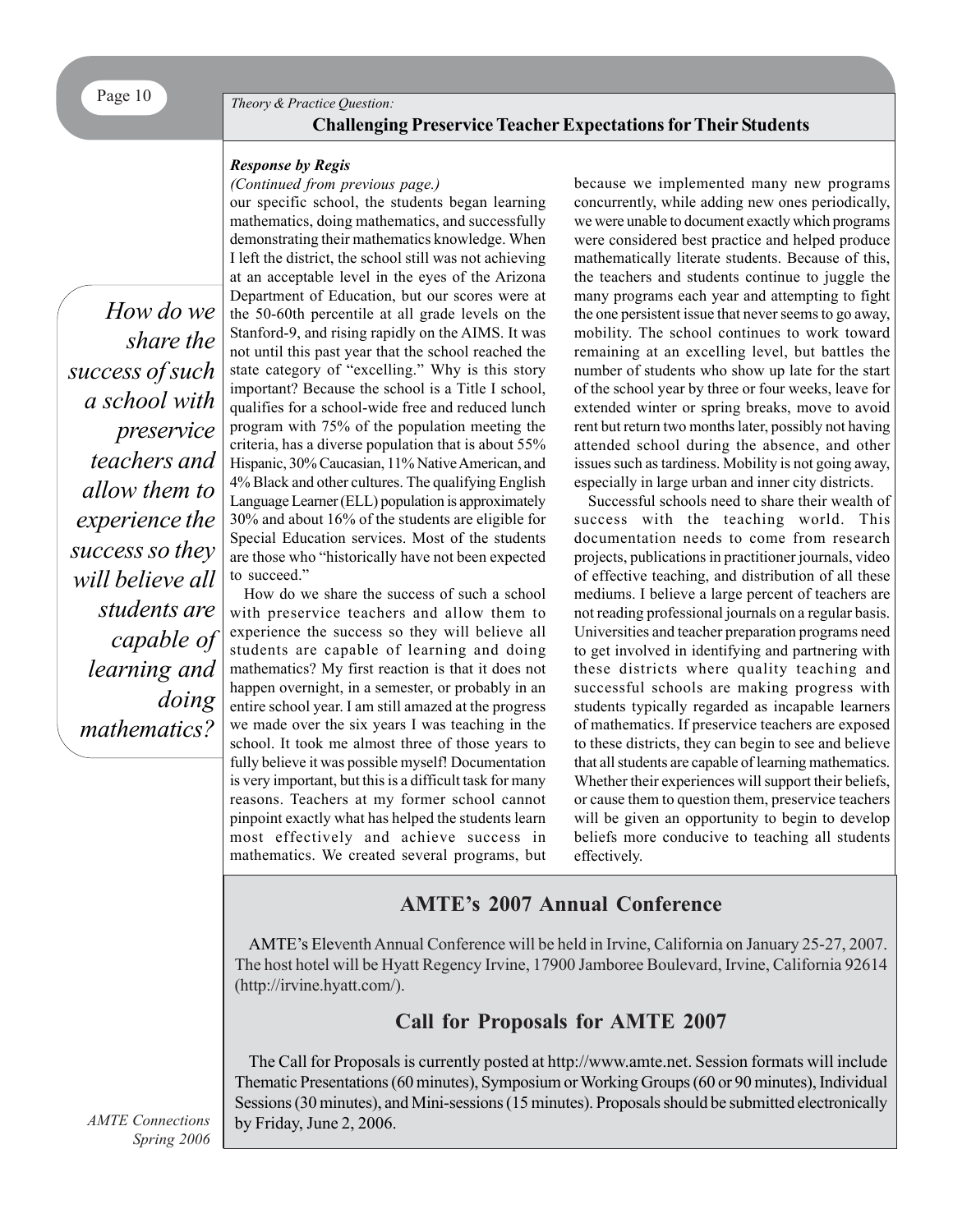*Susan Beal, University of Illinois at Chicago, sbeal@uic.edu*

The Illinois Mathematics Teacher Educators (IMTE) was the first affiliate of the Association of Mathematics Teacher Educators (AMTE). The purpose of this article is to explain why and how we formed, and eventually, how we became an affiliate of AMTE. It is our hope that more affiliates will form, helping AMTE become stronger and more active locally as well as nationally.

We formed IMTE for (at least) two reasons. First, there was a need to communicate with other mathematics educators throughout the state. We educate mathematics teachers in many ways: through college courses, both undergraduate and graduate; through student teaching experiences where practicing teachers help initiate a novice teacher, not only during the student teaching experience, but through their formative years as teachers; through professional development (PD) experiences; which names just a few of the possible forms of education. How best, then, can we learn from each other and share ideas than through an organization addressing the issues of mathematics education? To this end, and about the same time, two groups were meeting to explore ways to share ideas, one in the central and southern part of the state, and the other in the northern part. The two groups came together with the help of the head of the Mathematics Initiative from the Illinois State Board of Education.

The second reason for forming IMTE. Mathematics Educators in the State of Illinois needed a voice in decisions being made in the state about the teaching and learning of mathematics. There was no ONE way to contact mathematics educators, and as a result, if mathematics educators were contacted, it was, at best, haphazard. Contributing to state decisions about mathematics teaching is an important aspect and cannot be left to chance.

We took advantage of our state council of mathematics teachers' annual conference in 2000, and called an organizational meeting of people interested in promoting quality mathematics teaching in Illinois. About fifty people attended. We discussed our needs for forming such a group, and formed a committee whose task was to write a constitution. We also planned to meet the following year to further discuss some of our concerns as well as vote on the constitution and our formation.

Another important contribution to our formation was a meeting held during early June where we were able to talk with members of the Illinois State Board of Education to discuss their concerns, as well as

our concerns, about mathematics teaching and learning in the state.

We met the following October 2001, where we formally organized as IMTE. Our goal is to promote quality mathematics teacher education in Illinois in all aspects. Specifically, the purposes are to

- 1. Promote quality undergraduate programs in mathematics education for prospective teachers in the State of Illinois.
- 2. Work cooperatively with the State of Illinois agencies to enhance the mathematical, pedagogical, and clinical preparation of prospective teachers of mathematics at all levels (kindergarten through grade twenty).
- 3. Promote quality programs for the professional development of teachers of mathematics at all levels.
- 4.Facilitate communication among mathematics teacher educators and consultants at the elementary, secondary, community college, and college and university levels.

To help meet these goals, the structure of our board was an important consideration. On our board, besides the president, president-elect or past president, secretary and treasurer are two representatives from colleges/universities, one representative from a community college, one representative from state government, one representative who is a professional developer/ consultant, and one representative from K-12.

Our constitution can be seen on our website: www.mste.uiuc.edu/imte. The constitution has changed over the years as our needs as an organization have evolved. It is available to you as a starting point for your constitution, if you so desire.

But why become an affiliate of AMTE? For IMTE, we felt we needed to have national recognition, and being affiliated with AMTE would be desirable in getting recognition from the state organizations. As soon as it was possible to do so, IMTE applied for AMTE affiliation. We were so honored in January, 2003. Since then we also have affiliated with ICTM, and we continue to hold our business meeting at the ICTM annual conference. We also meet for a day during the early summer to address a particular issue. The upcoming June meeting will focus on content and methods courses.

Our organization has strengthened mathematics education in the State of Illinois. It is a vehicle for discussion of issues, a way of meeting colleagues, and sharing ideas. We encourage you to do the same in your state or region.

*How best, then, can we learn from each other and share ideas than through an organization addressing the issues of mathematics education?*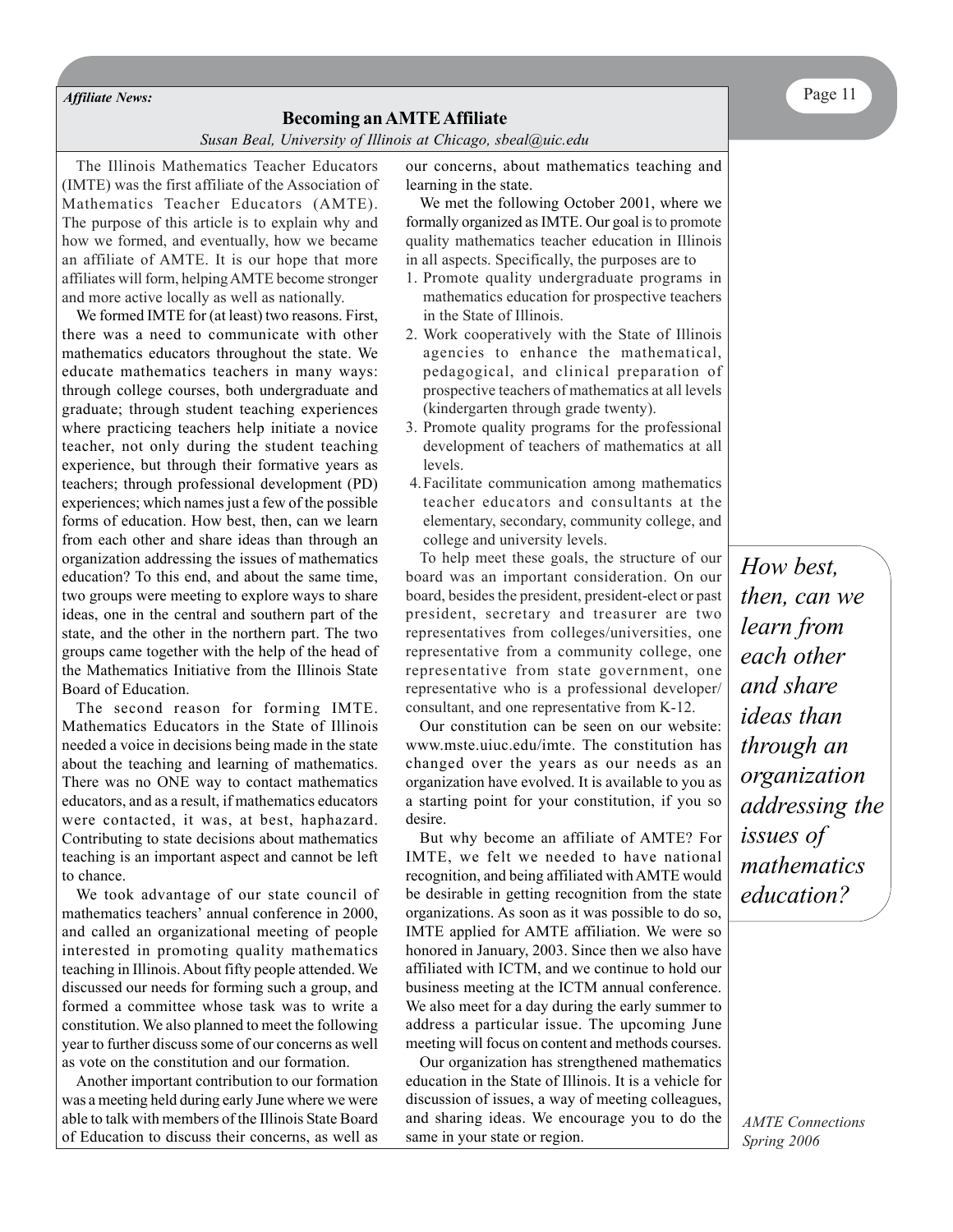## **Spreadsheets as Tools for Building Mathematical Connections**

*Maggie Niess, Oregon State University, niessm@onid.oregonstate.edu Chair, AMTE Technology Committee*

The International Society for Technology in Education Technology, while promoting the use of technology as an integral component or tool for learning within the context of academic subject areas such as mathematics, identified a set of Student Technology Standards (ISTE, 2000) focused on using technology as tools for learning, more specifically, using technology as productivity tools, communication tools, research tools, and problemsolving and decision-making tools. These tools are similar to construction tools such as hammers, saws, and wrenches. Construction tools are useful for making important connections among the various pieces of a particular building project. Now extend this notion to that of spreadsheets in learning mathematics. Spreadsheets offer tools for learning mathematics to support students in building mathematical understandings–helping them explore ideas more productively, communicate their understandings in a variety of formats (tables, graph, and even symbolically), analyze research data, and explore and make decisions about problem solutions. In a sense students can use spreadsheets to construct and build mathematical connections. But will their teachers know how to integrate spreadsheets in the mathematics curriculum?

 In mathematics teachers typically give students problems to solve–of course real world problems are the preferred type of problems! The prevailing notion for providing these problems is that students will apply the mathematical ideas they are exploring to solve the problems and when the problem is solved, the problem finished. But spreadsheets offer an environment for challenging students to extend their explorations beyond the initial problem situation.

First consider how a spreadsheet can support students in solving this cell phone problem:

*Juan and Sylvia each have a cell phone. They were comparing their costs to see who has the better deal. Juan's company charges 30 cents for making a call and then charges 50 cents for each minute of the call. Sylvia's company charges 30 cents per minute but charges 80 cents for making the call. How many minutes can they talk on the phone such that the charges are equal?*

This problem is typical in an algebra unit on linear functions in grades 6-8; students might be challenged to explore the intersection of the graphs of these two functions presented symbolically as functions of time (*t*):

$$
Juan (t) = 30 + 50t
$$
  
Sylvia (t) = 80 + 30t

Certainly graphing calculators are tools they could use to "see" the graph and switch to a tabular list of values. Yet, with the spreadsheet they are able to "see" these multiple representations concurrently and make changes in the table that are immediately displayed graphically. Figure 1 shows a progression students might use in exploring this problem. First, the table for the time values shows the times increasing by minutes. Both Juan's and Sylvia's companies are represented by formulas referring to time in minutes. Their costs are the same somewhere between 2 and 3 minutes. The second iteration shows the time beginning at 2 minutes, successively incrementing by 0.1 minute. Again in this second iteration, the intersection is graphically displayed and careful observation of the data shows that the costs are equal at 2.5 minutes. At this point, the students know the solution to the problem: Juan and Sylvia should trade off calling, and each call should last only 2.5 minutes. Each call will cost them \$1.55.

This solution is just the beginning of an exploration of a system of linear functions. Challenge the students to explore changes in each of the companies.

- Juan's company wants to become more competitive. What change(s) do you recommend?
- Sylvia's company wants to increase their cost per minute. What do you recommend so that they remain competitive?

While students can make changes in the tables they created for solving this problem, these tables are somewhat limited. Now is the opportunity to create more general tables. You might think of these tables as a dynamic function machine! Figure 2 describes how the formulas for creating the table of values can be generalized so that students can explore different recommendations for the cell phone company charges. The use of the \$ in the formulas is the key to creating this dynamic function machine. The formula in cell H12 is **=\$I\$10** and in cell H13 is **\$I\$5\*H2\*\$I\$6**. The dollar sign in **\$I\$10** indicates an "absolute reference" to the cell in row **10** and column **I**; this instruction directs the computer to always look at that cell for its value, even if that formula is copied somewhere else in the spreadsheet.

This new version of the spreadsheet provides students easy access for making changes and updating the graph. In the second version in Figure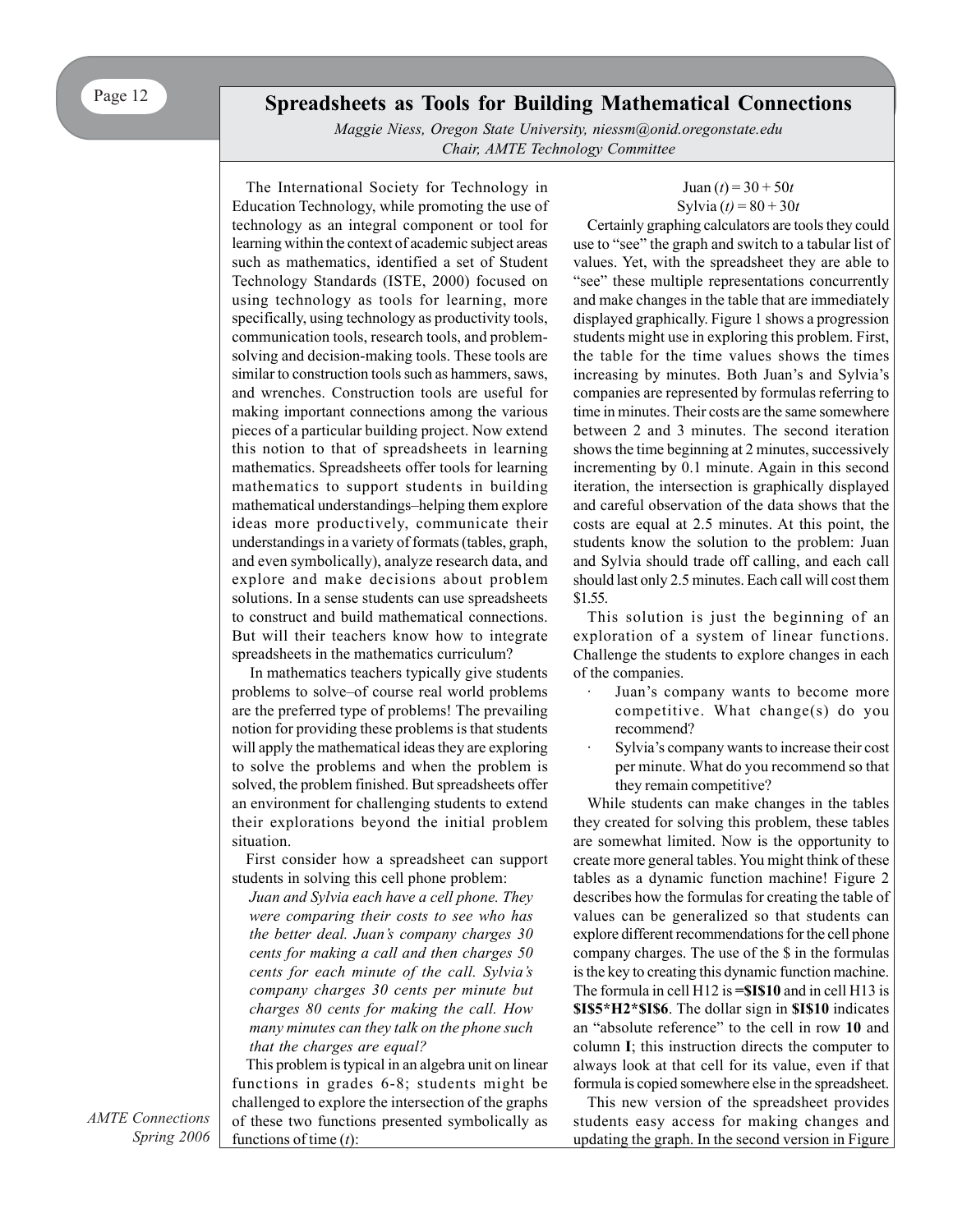Page 13

2, the new values for a, b, c, and d makes changes in both cell phone plans. The changes allow Juan and Sylvia to talk longer and trade off calling. Juan can call Sylvia and talk for 7.5 minutes. Then it's Sylvia's turn to place the call for 7.5 minutes. Each call will call them \$1.20.

The question for mathematics teachers is whether to provide students with prepared spreadsheets or use the development of such spreadsheets as a learning tool as the mathematics unfolds. If students are simply provided the completed spreadsheet, they can explore systems of linear functions but may also be bound by the Juan and Sylvia problem solution. If students learn about spreadsheets as they learn mathematics, they may gain a new tool

for exploring mathematics. This suggestion requires that teachers know how to integrate learning with spreadsheets throughout their curriculum and instruction. When will teachers learn to redesign the curriculum so that student skill with the tool of the spreadsheet is developed in a way that complements and enhances their mathematics learning? When will teachers develop their own facillity with the tool of the spreadsheet in order to achieve these ends?

Mathematics teacher educators need to respond to these questions for the multitude of the various initial teacher preparation programs and the inservice professional development programs. *(Continued on next page.)*



*Spreadsheets offer tools for learning mathematics to support students in building mathematical understandings.*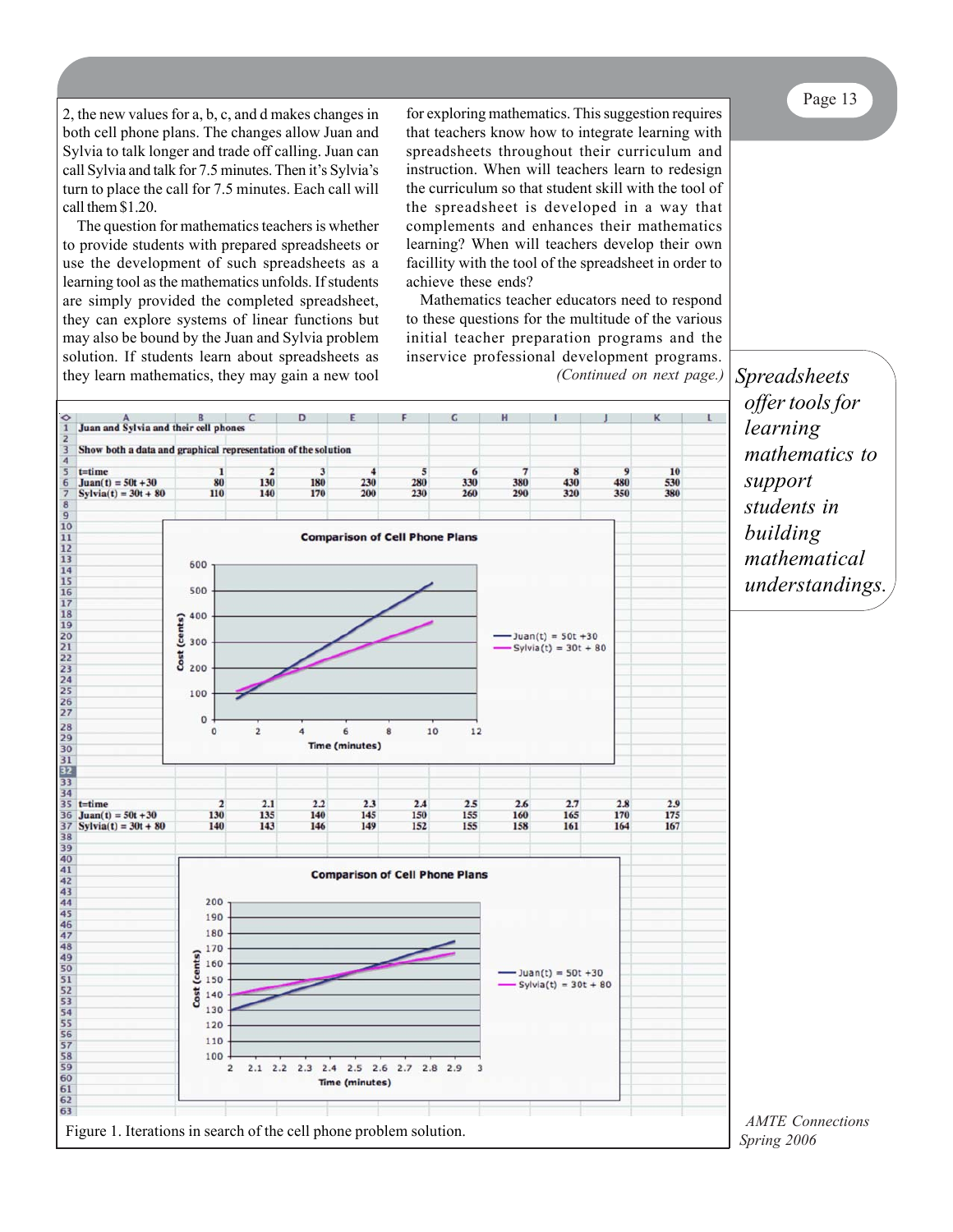#### *(Continued from previous page.)*

AMTE's Technology Committee challenges you to become engaged in a discussion about the value of integrating spreadsheets as a learning tool in the mathematics curriculum. Should mathematics teachers or curriculum developers create spreadsheets for students to use for specific topics? Should there be instruction in the mathematics methods courses to guide future teachers in developing the specialized knowledge for scaffolding spreadsheet knowledge within mathematics instruction? If not there where should mathematics teachers learn to integrate spreadsheets as tools for learning mathematics? Is the effort of integrating spreadsheets as tools for learning mathematics worth the return? Will

spreadsheets use be similar to the Logo programming of the 1980s–intriguing but requiring too much of the limited and valuable instruction time? Consider using the AMTE website Forum link or submitting an essay to *Connections* to discuss ideas for preparing mathematics teachers to integrate technologies such as spreadsheets as integral tools for learning mathematics.

#### **References**

International Society for Technology in Education. (2000). *National Educational Technology Standards for Students: Connecting Curriculum and Technology*. Eugene, OR: ISTE.



*AMTE's Technology Committee challenges you to become engaged in a discussion about the value of integrating spreadsheets as a learning tool in the mathematics curriculum.*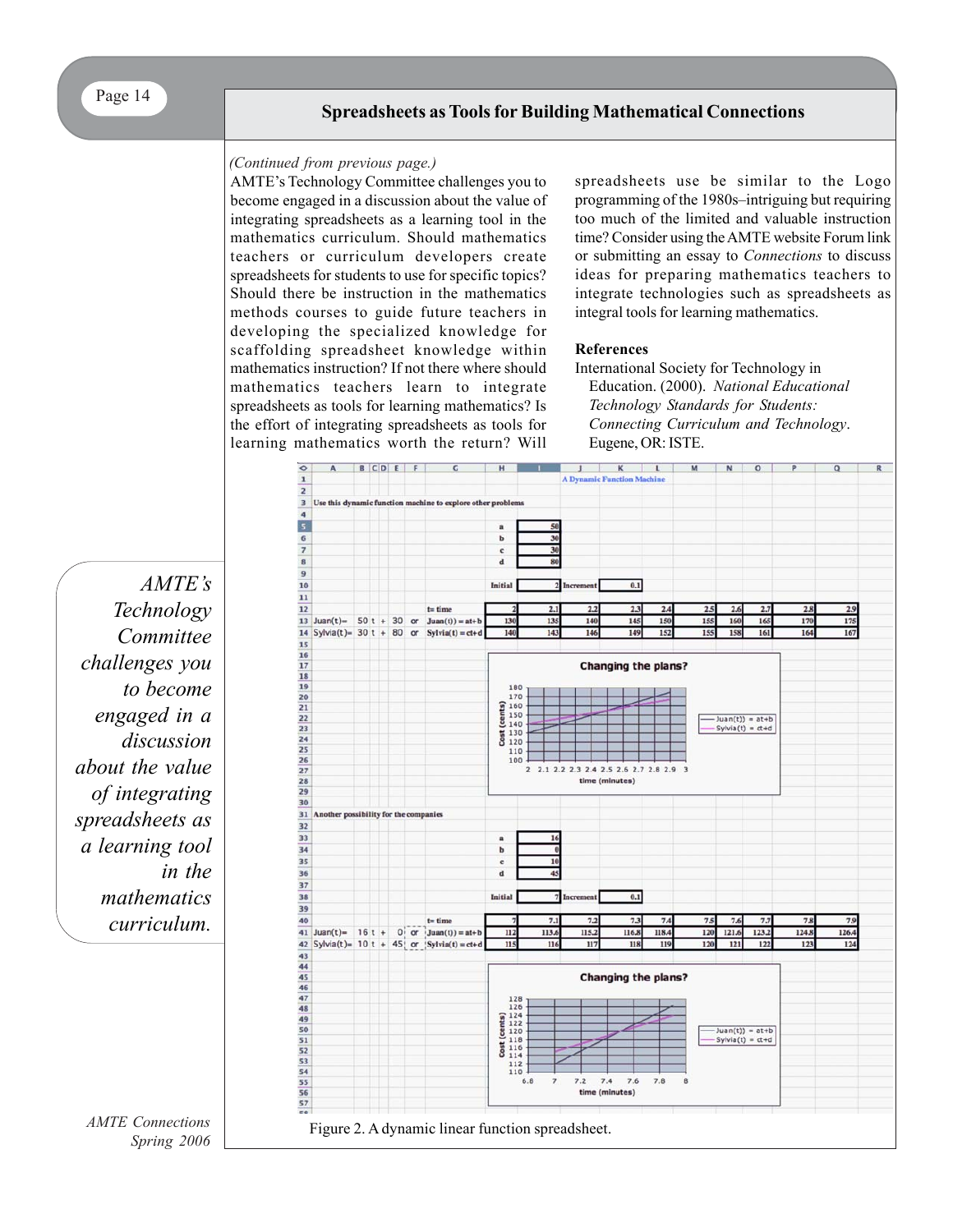# **What Does It Take to Become A Math Teacher?**

*Janet H. Caldwell, Rowan University, caldwell@rowan.edu*

What content requirements have been established for certification in mathematics as a consequence of NCLB? The following data were collected primarily from state's official web sites in 2005 and indicate the minimum requirements for certification. As is evident from the data, the requirements for certification vary wildly from one state to another.

In some cases, a much higher minimum requirement than that shown has been established for initial certification, but already-certified teachers may add mathematics by meeting much lower standards. In some states, such as Utah, there are two or three levels of high school mathematics certification; requirements for the lowest level were analyzed in such cases. The five-number summary listed indicates the lowest requirement, the first quartile (the score below which 25% of the states fall), the median, the third quartile, and the maximum requirement.

|                                    | <b>High School</b>                                                                                                                                                                                                   | <b>Middle School</b>                                                                                                                                                                                                |  |
|------------------------------------|----------------------------------------------------------------------------------------------------------------------------------------------------------------------------------------------------------------------|---------------------------------------------------------------------------------------------------------------------------------------------------------------------------------------------------------------------|--|
| <b>Semester</b><br>Hour<br>Minimum | 43 states have a clear minimum<br>One state has no course requirements.<br>$Mean = 28.3$ hrs.<br>Five number summary: (of semester hour<br>$minimum)$ :<br>13, 24, 30, 33, 38                                        | No middle level certification in 11 states, 44<br>states have a clear minimum. One has no<br>course requirements.<br>$Mean = 23$ hrs<br>Five number summary (of semester hour<br>$minimum)$ :<br>13, 24, 30, 33, 38 |  |
| <b>PRAXIS II</b>                   | Test $\#10061$ is required in 30 states.<br>Mean minimum score $= 134$ .<br>Test #20063 required in 8 states.<br>Mean minimum score $= 149$ .<br>Five number summary (for minimum score):<br>137, 141, 144, 150, 171 | One state requires test $\#20146$ (all<br>subjects).<br>Test $\#20069$ required in 26 states.<br>Mean minimum score $= 149$ .<br>Five number summary (for minimum score):<br>139, 143, 148, 162, 163.               |  |
| State's own<br>content test        | Ten states.<br>Eight states.                                                                                                                                                                                         |                                                                                                                                                                                                                     |  |
| No content<br>Nine states.<br>test |                                                                                                                                                                                                                      | Eight states.                                                                                                                                                                                                       |  |
| <b>PRAXIS I</b>                    | Required in 30 states. Mean minimum $= 173$ .<br>Five number summary (of minimum score): 169, 171, 173, 174, 178                                                                                                     |                                                                                                                                                                                                                     |  |



**CITE's Featured Mathematics Education Article:** The mathematics education article in the current issue of CITE is "Technology in Mathematics Education: Preparing Teachers for the Future" by Robert Powers and William Blubaugh of the University of Northern Colorado. Following is the abstract of their paper:

*The preparation of preservice teachers to use technology is one of the most critical issues facing teacher education programs. In response to the growing need for technological literacy, the University of Northern Colorado created a second methods course, Tools and Technology of Secondary Mathematics. The goals of the course include (a) providing students with the opportunity to learn specific technological resources in mathematical contexts, (b) focusing student attention on how and when to use technology appropriately in mathematics classrooms, and (c) giving opportunities for students to apply their knowledge of technology and its uses in the teaching and learning of mathematics. Three example activities are presented to illustrate these instructional goals of the course.*

CITE is an online, peer-reviewed journal, available at http://www.citejournal.org. This journal is jointly sponsored by five professional associations, including AMTE, AETS, NCSS-CUFA, CEE, and SITE. The journal's online medium also allows authors to demonstrate the technologies about which they are writing, including video and audio segments, animation, virtual reality, Web links, and simulations. The mathematics education editors of the *CITE* are Iris Johnson (johnsoid@muohio.edu) and Ginny Keen (ginny.keen@wright.edu).